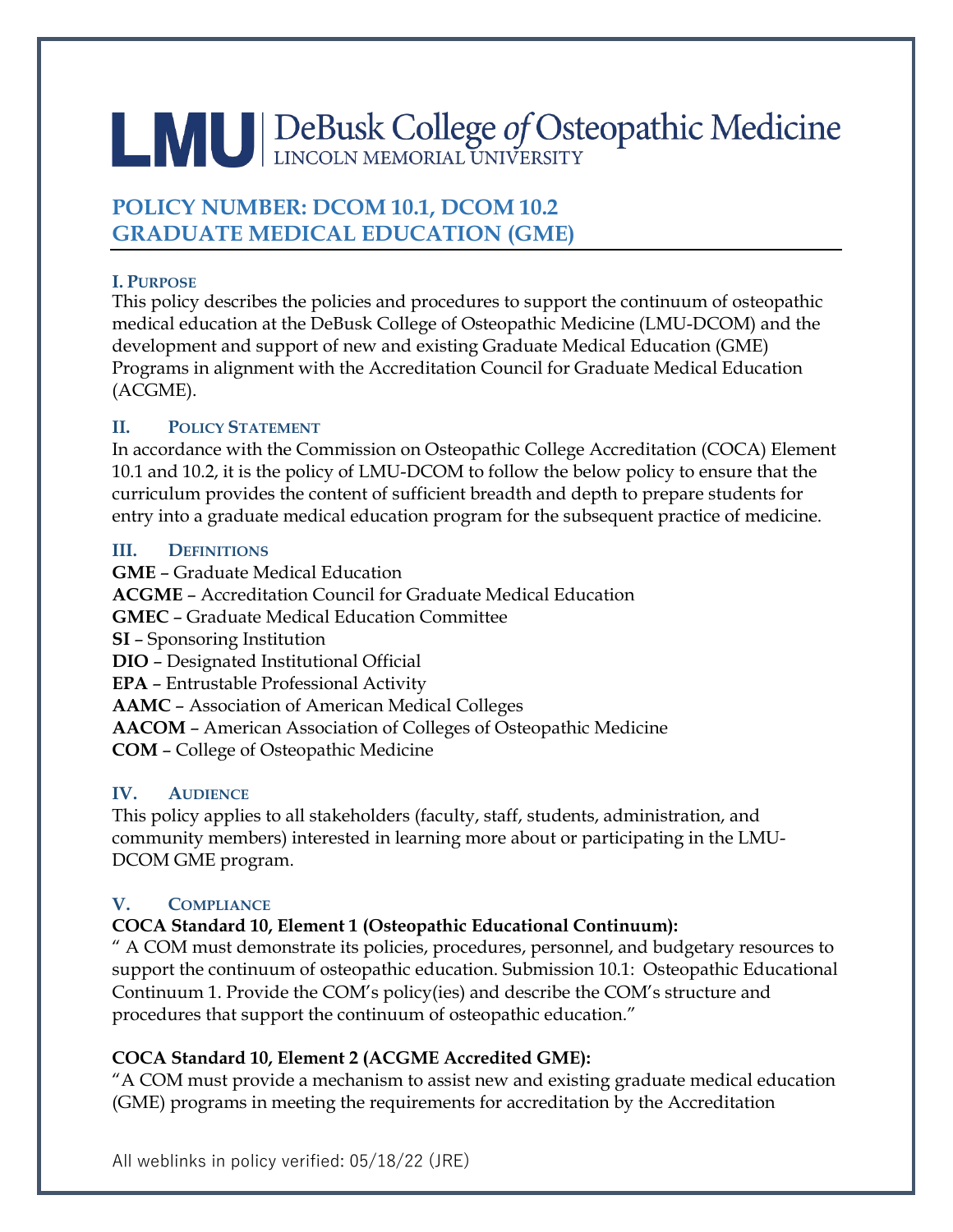Council for Graduate Medical Education (ACGME). Submission 10.2: ACGME Accredited GME 1. Provide the COM's policy(ies) and description of its mechanism for developing new GME programs and continuing to assist existing GME programs."

#### **VI. ROLES AND RESPONSIBILITIES**

**LMU-DCOM Administration:** The LMU**-**DCOM Graduate Medical Education Committee is responsible for monitoring and advising on all aspects of residency education, enriching learning resources and programmatic support, and developing new GME programs. **Responsible Office**: LMU-DCOM Office of Graduate Medical Education (GME) **Responsible University Officer**: Chief of GME/Rotations Officer, Senior Associate Dean(s), LMU-DCOM Chair of GME Committee **Policy Oversight Committee**: LMU-DCOM Policy Process Committee

**VII. STANDARDS**  $N/A$ 

#### **VIII. PROCEDURE SECTION I: INTRODUCTION**

#### **A. PURPOSE OF GRADUATE MEDICAL EDUCATION (GME)**

The purpose of GME is to provide an organized educational program with guidance and supervision of the resident/fellow, facilitating the resident/fellow's ethical, professional, and personal development while ensuring safe and appropriate care for patients. LMU-DCOM fully supports the mission of the Accreditation Council for Graduate Medical Education (ACGME) "to improve health care and population health by assessing and advancing the quality of resident physicians' education through accreditation." LMU-DCOM accomplishes this through partnerships with institutional sponsors of GME. LMU-DCOM also possesses the structure and ability to become an institutional sponsor, should the need arise.

#### **B. SPONSORING INSTITUTION**

ACGME accredited GME programs (residency and subspecialty fellowship) must operate under the authority and control of one sponsoring institution. The sponsoring institution must be appropriately organized for the conduct of graduate medical education in a scholarly environment and must be committed to excellence in both medical education and patient care in order to fulfill its responsibility for oversight of activities related to patient safety, quality improvement, transitions of care, supervision, duty hours, fatigue management and mitigation, and professionalism. Oversight of the residents/fellows' assignments and the quality of the learning and working environment by the Sponsoring Institution extends to all participating sites. LMU-DCOM supports GME programs through partnerships with institutional sponsors of GME. LMU-DCOM provides a suite of shared services to those sponsoring institutions which have been entered into affiliation agreements. The suite of services includes: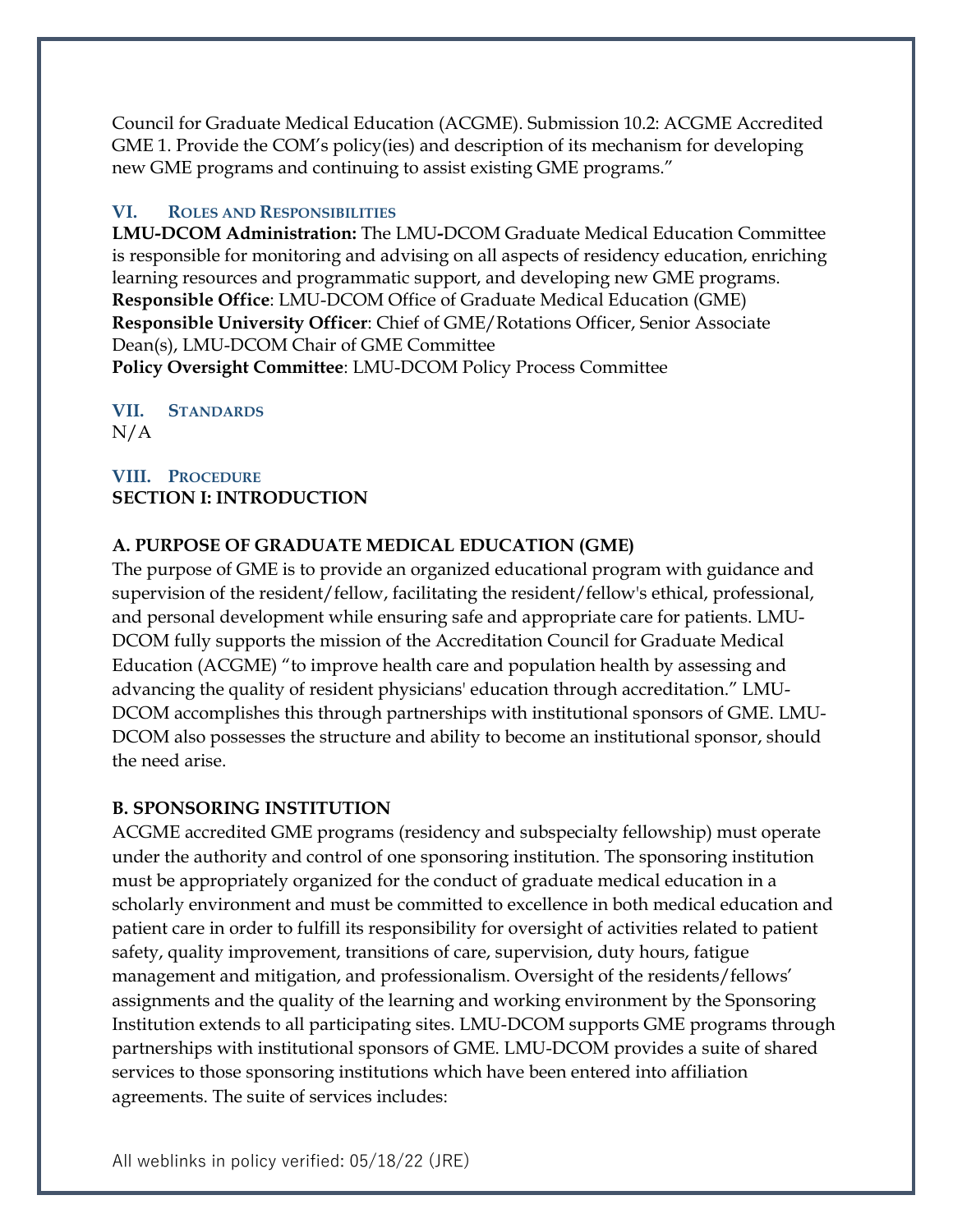- Accreditation support and training
	- o Periodic site visits and mock reviews
	- o Guidance on effective structure of GME Committee, Clinical Competency Committees (CCC), Program Evaluation Committees (PEC), and the Clinical Learning Environment Review (CLER) initiative of the ACGME
	- o Coordinator training and development of programs
	- o Interim Designated Institutional Official (DIO) services
- Enhanced learning resources and electronic library access
	- o Access to simulation training
	- o Access to American Heart Association training programs
- Faculty development and support
	- o Adjunct/clinical faculty appointments
	- o Preceptor Continuing Medical Education (CME) and development
	- o Didactic support
- Osteopathic Recognition (OR) designation support
- Research support
	- o Ready access to research mentorship
	- o Research seed grant assistance
	- o Research funding proposal and grant application guidance
	- o Institutional Review Board (IRB) review and guidance
	- o Identification and development of venues for research presentations

LMU-DCOM also possesses the structure and ability to become a Sponsoring Institution, should the need arise.

#### **C. COMPLIANCE WITH ACGME REQUIREMENTS, POLICIES, AND PROCEDURES**

Sponsoring Institutions affiliated with LMU-DCOM, must be in substantial compliance with the ACGME Institutional Requirements and must ensure that their ACGMEaccredited programs are in substantial compliance with Common Program Requirements, and specialty-specific Program Requirements. A sponsoring institution's failure to comply substantially with the Institutional Requirements and maintain accreditation will jeopardize the accreditation of all of its sponsored ACGME-accredited programs. Program Directors, core and other teaching faculty, and administrative staff should review the ACGME Institutional Requirements, Program Requirements, Policies and Procedures located on the ACGME website at <u>www.acgme.org</u>. These accreditation requirements are updated frequently by the ACGME, and the ACGME website should be reviewed periodically for the most current requirements in effect.

#### **SECTION II: INSTITUTIONAL RESPONSIBILITIES**

#### **A. COMMITMENT TO GRADUATE MEDICAL EDUCATION**

The administrative staff, teaching faculty, and medical staff of LMU-DCOM and its affiliated sponsoring institutions are committed to excellence in medical education and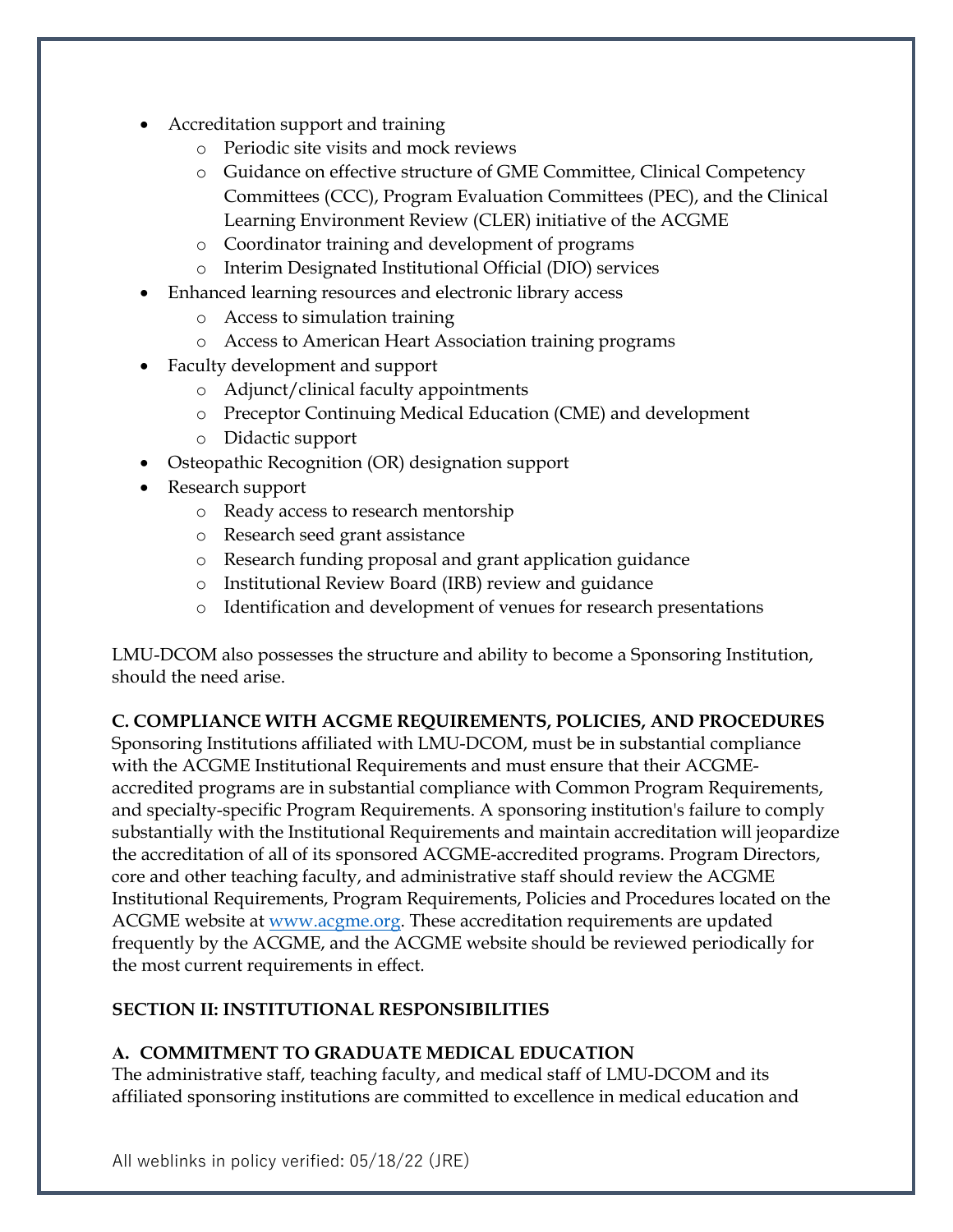providing the necessary financial support for administrative, educational, clinical, and human resources to support GME. This commitment is demonstrated through the provision of leadership, an organizational structure, and resources necessary for Sponsoring Institutions to achieve substantial compliance with ACGME Institutional Requirements, implement and develop sponsored programs, and enable its ACGME-accredited programs to achieve substantial compliance with ACGME Program Requirements. LMU-DCOM is committed to promoting safe and appropriate patient care and providing an ethical, professional, and educational environment in which the curricular requirements, as well as the applicable requirements for the residents/fellows' work environment, scholarly activity, personal development, and the general competencies can be met. The regular assessment of the quality of the educational programs, the performance of its residents/fellows, the supervision of its residents/fellows, and the use of outcome assessment results for program improvement are essential components of the institution's commitment to GME.

#### **B. ADMINISTRATION OF GRADUATE MEDICAL EDUCATION**

- **1. LMU-DCOM Graduate Medical Education Committee**. LMU-DCOM will maintain a GME Committee (GMEC) to provide the necessary support and resources to allow for effective delivery of shared services to all affiliated ACGME-accredited programs. Our LMU-DCOM GMEC will be comprised of key clinical faculty, as well as senior staff necessary for the delivery of shared services (See GMEC Policy). An Osteopathic Principles and Practices (OPP) Subcommittee, an Academic Services Subcommittee, and a GME Development Subcommittee will meet as necessary to support the LMU-DCOM GMEC. Should LMU-DCOM become a sponsoring institution, the GMEC will include the following ACGME required positions: the DIO, the Program Director(s); at least two peer-selected residents, and a quality improvement or patient safety designee, as well as others necessary to support the training programs and fulfill ACGME requirements. LMU-DCOM will also employ a Chief of GME and Clinical Rotations, who reports directly to the Dean of LMU-DCOM to lead the work of all GME and the GMEC and to coordinate the faculty and other support of the affiliated Sponsoring Institutions.
	- a. **GMEC Osteopathic Principles and Practices (OPP) Sub-Committee.** This subcommittee is responsible for assisting program leadership and faculty/staff for the planning, development, implementation, and evaluation of the integration of OPP in the curriculum and patient care. It is also responsible for providing expertise to affiliated GME programs as it relates to ACGME's Osteopathic Recognition standards and oversight. This subcommittee should include representatives from each affiliated medical school and each residency program.
		- i. Purpose and the goals of the committee:
			- 1. Osteopathic Recognition Accreditation Support
			- 2. OMM/OPP Guidance, Training, and Faculty Development
			- 3. OMM/OPP Learning Resources
			- 4. Entrustable Professional Activities (EPA) Audit as it relates to OMM/OPP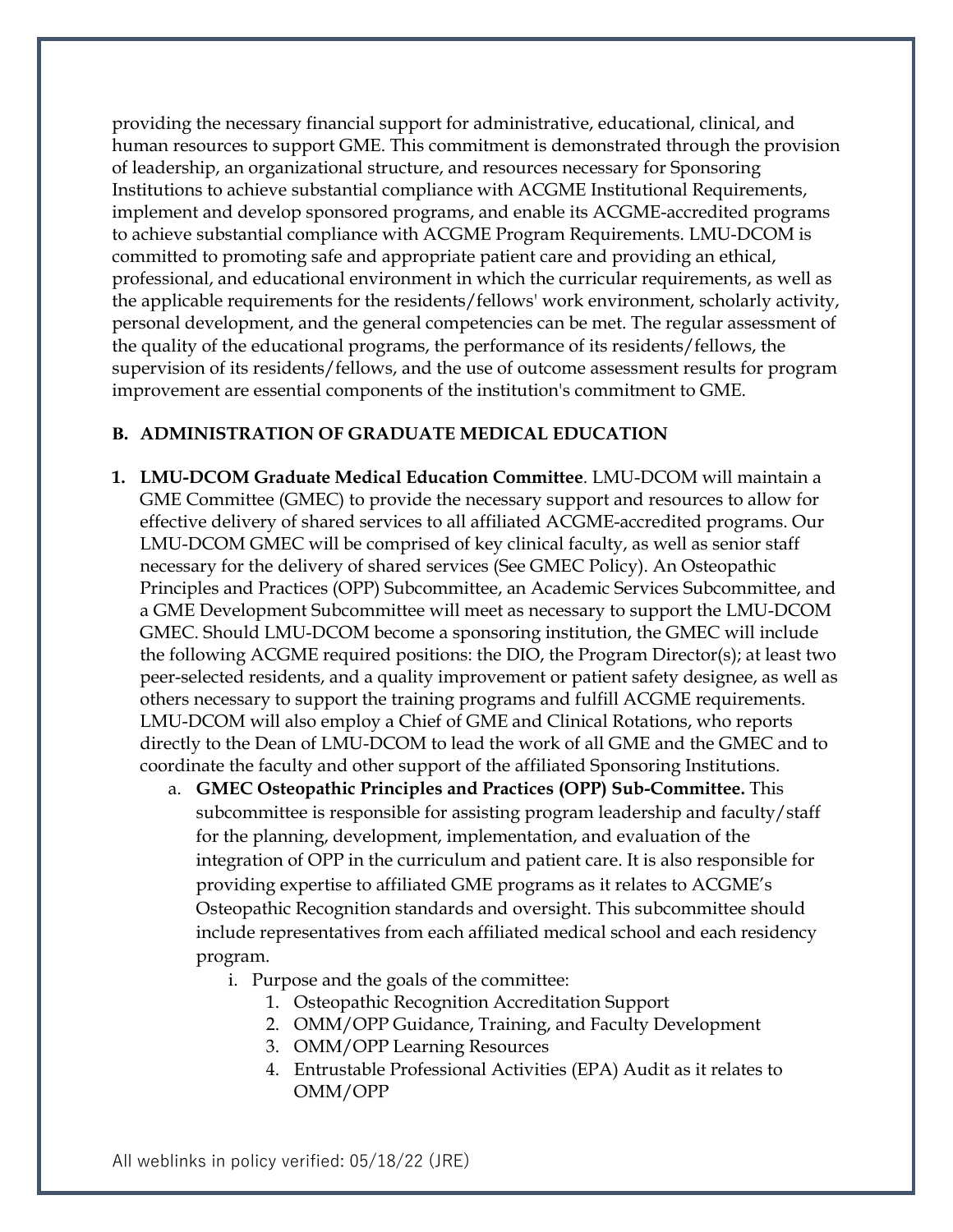- 5. Explaining OPP/OMM to "broader medical staff"
- 6. Promoting OPP/OMM use in realistic clinical situations
- 7. Adopt and apply Osteopathic Philosophy
- 8. Suggest ways to validate OMT and guide in evidence-based care
- 9. Plans for continuing lifelong OMM/OPP learning and use
- 10. Maintain repository of data and expertise
- b. **GMEC Academic Services Sub-Committee**. This subcommittee will be primarily responsible for maintaining a suite of shared services and responding to requests from established, affiliated programs. The committee will include representatives from LMU-DCOM's medical library, offices of faculty development and faculty credentialing, LMU-DCOM's research and grants committee leadership, Director of Assessment and affiliated GME program leadership.
	- i. Purpose and the goals of the committee:
		- 1.Enhanced learning resources and electronic library access
			- a. Access to simulation training
			- b. Access to American Heart Association (AHA) training programs
		- 2.Faculty development and support
			- a. Adjunct faculty appointments
			- b. Preceptor CME
			- c. Didactic support
		- 3.Research Support
			- a. Ready access to research mentorship
			- b. Research seed grant guidance
			- c. Research funding proposal and grant application guidance
			- d. IRB review and guidance
			- e. Identify and develop venues for research presentations
		- 4.Review the LMU-DCOM osteopathic medicine education curriculum to ensure that LMU-DCOM's curriculum produces residency applicants competent to demonstrate EPAs for entering residency training.
- c. **GMEC Program Development Sub-Committee**. This subcommittee will provide the LMU Office of GME with strategic oversight of the GME Development Plan. The subcommittee will be comprised of LMU-DCOM Chairs of Family Medicine (FM), Internal Medicine (IM), OPP, Director(s) of Operations Chief of GME/Clinical Rotations and the Assistant/Associate Dean(s) of Clinical Affairs, Assistant/Associate Dean(s) of Clinical Medicine, as well as others as appointed by the Dean or GMEC
	- i. Purpose and Goals of the committee:
		- 1.Review and Approve an Annual GME Development Strategic Plan 2.Accreditation application support
			- a. Initial site visits and mock reviews
			- b. Guidance on effective structure of GME Committee, Clinical Competency Committees (CCC), Program

All weblinks in policy verified: 05/18/22 (JRE)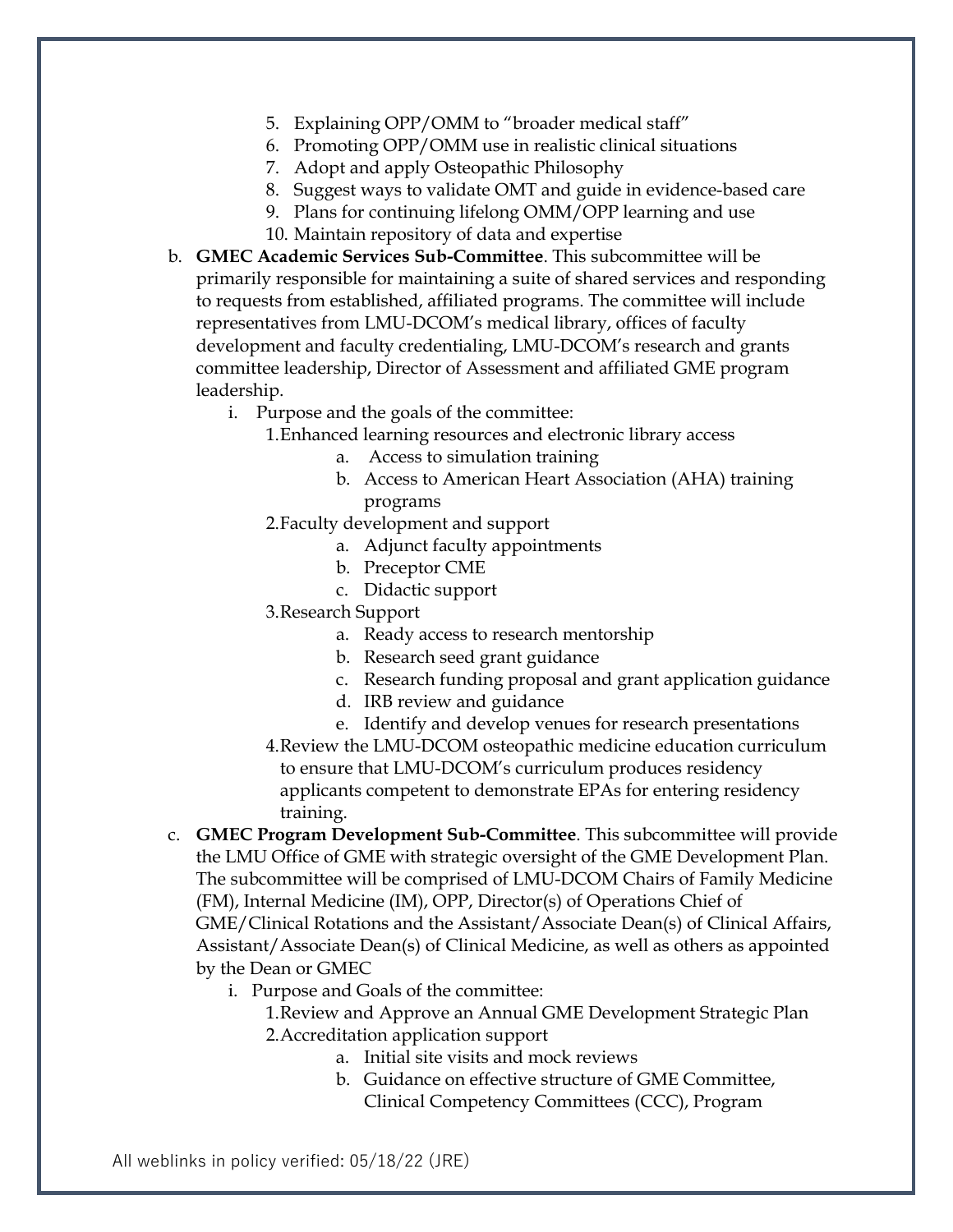Evaluation Committees (PEC), and the Clinical Learning Environment Review (CLER) initiative of the ACGME

- c. Coordinator training and development programs
- d. Interim DME services
- 3.Identify and evaluate potential new institutional sponsors and GME programs.
- 4.Provide financial analyses and feasibility studies for potential partners
- 5.Assist with the preparation and submission of ACGME Institutional and Program applications.
- 6.Partner in efforts to recruit core teaching faculty members
- **2. Designated Institutional Official (DIO)**: Each sponsoring institution must appoint a DIO, the individual who, in collaboration with a Graduate Medical Education Committee (GMEC), must have authority and responsibility for the oversight and administration of each of the Sponsoring Institution's ACGME-accredited programs, as well as for ensuring compliance with the ACGME Institutional, Common, and specialty/subspecialty-specific Program Requirements; LMU-DCOM's Chief of GME and Clinical Rotations may serve as an interim DIO should any affiliated sponsoring institutions need such support. Responsibilities of the DIO include, but are not limited to:
	- a. Ensuring and monitoring compliance with the Institutional Common and specialty/subspecialty-specific Program Requirements,
	- b. Serving as Chair for the GMEC and participating in meetings, activities, and program reviews,
	- c. Serve as liaison for the Hospital and GMEC with program directors, residents/fellows, medical staff/teaching faculty, officials of affiliated institutions, and the departments responsible for providing ancillary and support services for the GME programs,
	- d. Review and co-sign all program information and correspondence or documents submitted to the ACGME by the program directors that either addresses program citations or requests changes in the programs that would have significant impact, including financial, on the program or institution. In the DIO's absence, the Vice-Chair of the GMEC reviews and co-signs all program information and any documents or correspondence submitted to the ACGME by program directors,
	- e. Report to the medical staffs and governing bodies of the Hospital and major participating institutions in which the Institution's GME programs are conducted on issues related to GME, including, but not limited to:
		- i. The activities of the GMEC;
		- ii. Resident/Fellow supervision, responsibilities, evaluation, and participation in patient safety and quality of care education;
		- iii. Compliance with the duty-hour standards by GME programs, the Hospital, and participating institutions;
	- f. Reports to the GMEC on concerns related to GME voiced by the officials or medical staff of the Hospital or affiliated institutions; and

All weblinks in policy verified: 05/18/22 (JRE)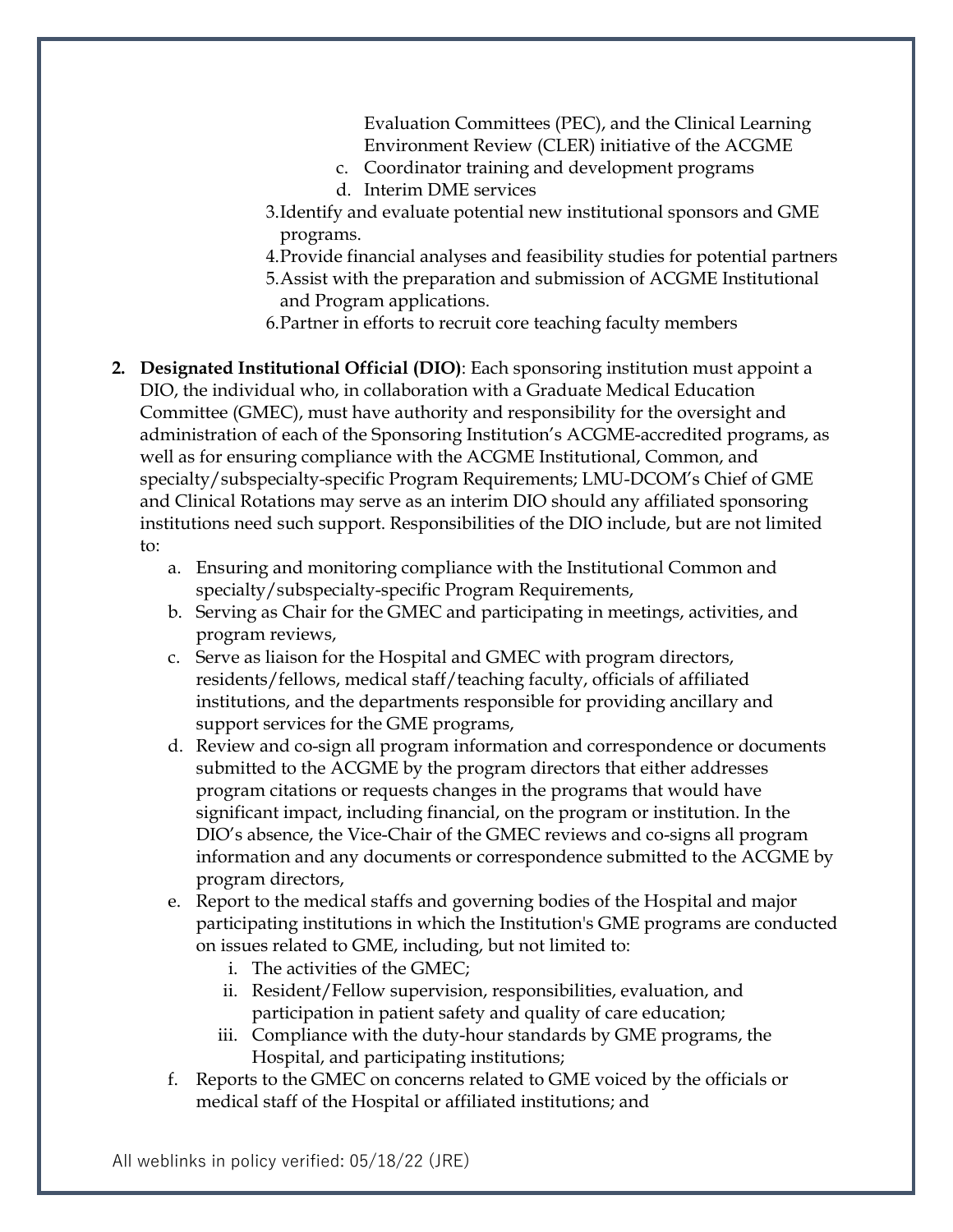- g. Ensures the medical staff and GMEC communicate about the safety and quality of patient care provided by residents/fellows.
- **3. Office of Graduate Medical Education and Clinical Rotations**: This office serves as an administrative support unit affiliated with sponsoring institutions' residency programs and residents/fellows, in the administration and oversight of all activities related to graduate medical education. The office is under the direction of the LMU-DCOM Chief of GME and Clinical Rotations, who serves as a liaison with residency programs, residents/fellows, and affiliated institutions, as well as departments responsible for providing ancillary and support services for the graduate medical education programs. Responsibilities of the office include, but are not limited to:
	- a. Communication of ACGME requirements, GME policies, procedures, and best practices to program directors, residents/fellows, and appropriate administrative and support staff;
	- b. Providing counsel and monitoring compliance with ACGME requirements, GME policies and procedures by programs and residents/fellows and reporting on same to the LMU-DCOM GMEC;
	- c. Oversight of LMU-DCOM support services provided to GME programs, faculty, and residents/fellows;
	- d. Maintain a file of model ACGME Institutional policies and procedures and support applications of new affiliated Institutional Sponsors and residency program applications; and
	- e. Support the LMU-DCOM Curriculum Committee on integration of the AAMC and AACOM EPAs for entering residency training into the LMU-DCOM Medical School curriculum and evaluation matrices.

#### **C. COMMITMENT TO CONTINUING MEDICAL EDUCATION:**

LMU-DCOM is an American Osteopathic Association (AOA) Category I CME sponsor accredited by the AOA Bureau of Osteopathic Education Council on Continuing Medical Education (CCME) to present programs that qualify for AOA category 1 credit. LMU-DCOM is also a "joint sponsor" with the Department of Continuing Education at the University of New England College of Osteopathic Medicine (UNECOM), offering AMA PRA/ Council on Continuing Medical Education (CCME) Category 1 Credit™ for selected CME activities. The mission of the Office of Continuing Medical Education at LMU-DCOM will remain consistent with the mission of the LMU-DCOM in its commitment to prepare outstanding osteopathic physicians who are committed to the premise that the cornerstone of meaningful existence is service to humanity. Planned educational programs will focus on the health and wellness needs of people within the Appalachian region and beyond while emphasizing primary care for rural communities. The Office of CME will invest in quality academic programs for physicians and other health care professionals supported by superior faculty and technology while embracing the principles of holistic care, diversity, and public service as an enduring commitment to responsibility and high ethical standards.

#### **IX. CONTACT INFORMATION**